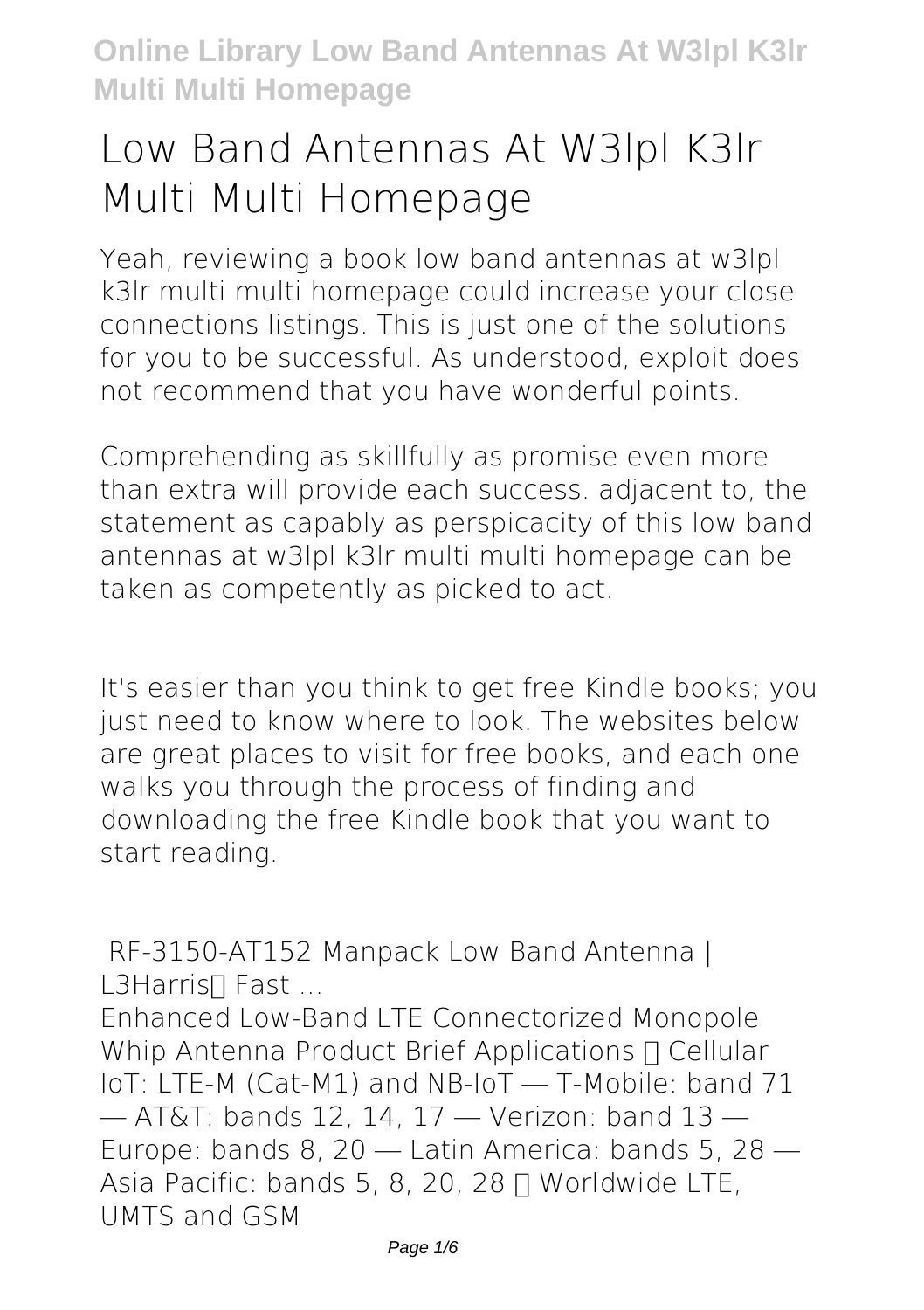**CTU 2014 - Session 6 Part 1 - Low Band Receive Antenna Discussion Q&A - W3LPL**

Low Band DX Antennas **TThe low bands offer DX once** the higher bands go quiet  $\Box$ During the last minima  $(2007 - 2010)$  even 20M struggled to open  $\Pi 40M$  was a real savior for DX-ers  $\Box$ 160 and 80M had some of the best conditions as well [130M sometimes behaves like] 40 and sometimes like 20M

**Low-band antennas - QSL.net**

All of the area departments use low band dispatch (to avoid narrow-banding requirements and the cost of placing pagers) and operate on a trunked system(s). The Syntor is programmed is a both low end (33.00 mhz) and high end (46.00 mhz) low band frequencies. Problem is I cannot put a standard low band antenna on my truck (tahoe) because I park ...

**Low Band Antennas at W3LPL - yumpu.com** Low Band Receiving Antennas for Small and Large Lots Small antennas High performance antennas Quantitative performance evaluation Frank Donovan W3LPL Dayton 2016 . ... BOGs are low sensitivity antennas requiring significant reduction of common mode

**Make your own low vhf antenna | AVS Forum** Low-Band-Antennas-At-W3lpl-K3lr-Multi-Multi-Homepage 2/3 PDF Drive - Search and download PDF files for free On a previous DXpedition by a different team, receiving antennas were located near the lowband transmitting antennas At the end of on-air operations that team  $_{Page\ 2/6}$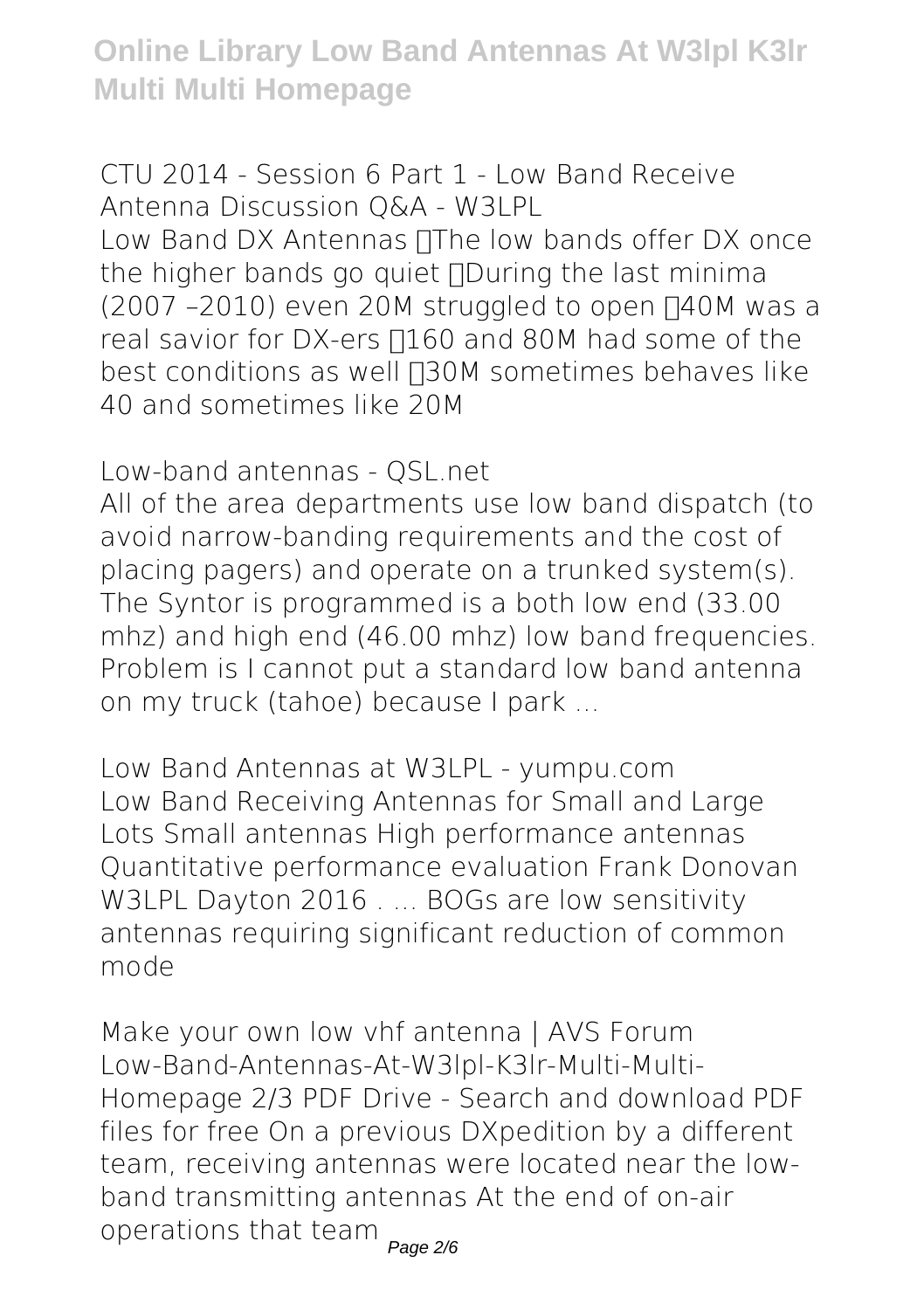**Product Brief ANT-LTE-MON-SMA-L Enhanced Low-Band LTE ...**

The secret to the combiner design is my W3LPL band pass filters (Google it). Unlike many filters, ... I built a low band combiner and a high band combiner that capitalizes. on ... antenna is a 160 meter W8JI/W5ZN/N4HY eight circle array pointed NE. 80 meters ...

**Easy to Build Low Band Receiving Antennas for Small and ...**

Low Band Antennas at W3LPL. Lessons Learned from. More than Fifty Years of. Continuous Improvement. High Performance. Transmitting and Receiving Antennas. for 160, 80 and 40 meter. DXing and Contesting

**Low Band DX Antennas on a small lot - EBARC**  $\Pi$  Passive low impedance 25 foot verticals  $\Pi$  monoband antenna only I easy to troubleshoot and repair low parts count very reliable  $\Pi$  eight 70 foot or sixteen 35 foot radials at the base of each vertical stabilizes the feed point impedance during all weather conditions decouples the coax shield  $\Pi$  four 25 foot umbrella wires

**Low Band Antennas At W3lpl**

Low Band Antennas at W3LPL High Performance Transmitting and Receiving Antennas for 160, 80 and 40 meter DXing and Contesting Lessons Learned from More than Fifty Years of Continuous Improvement . High Performance 40 Meter Transmitting Antennas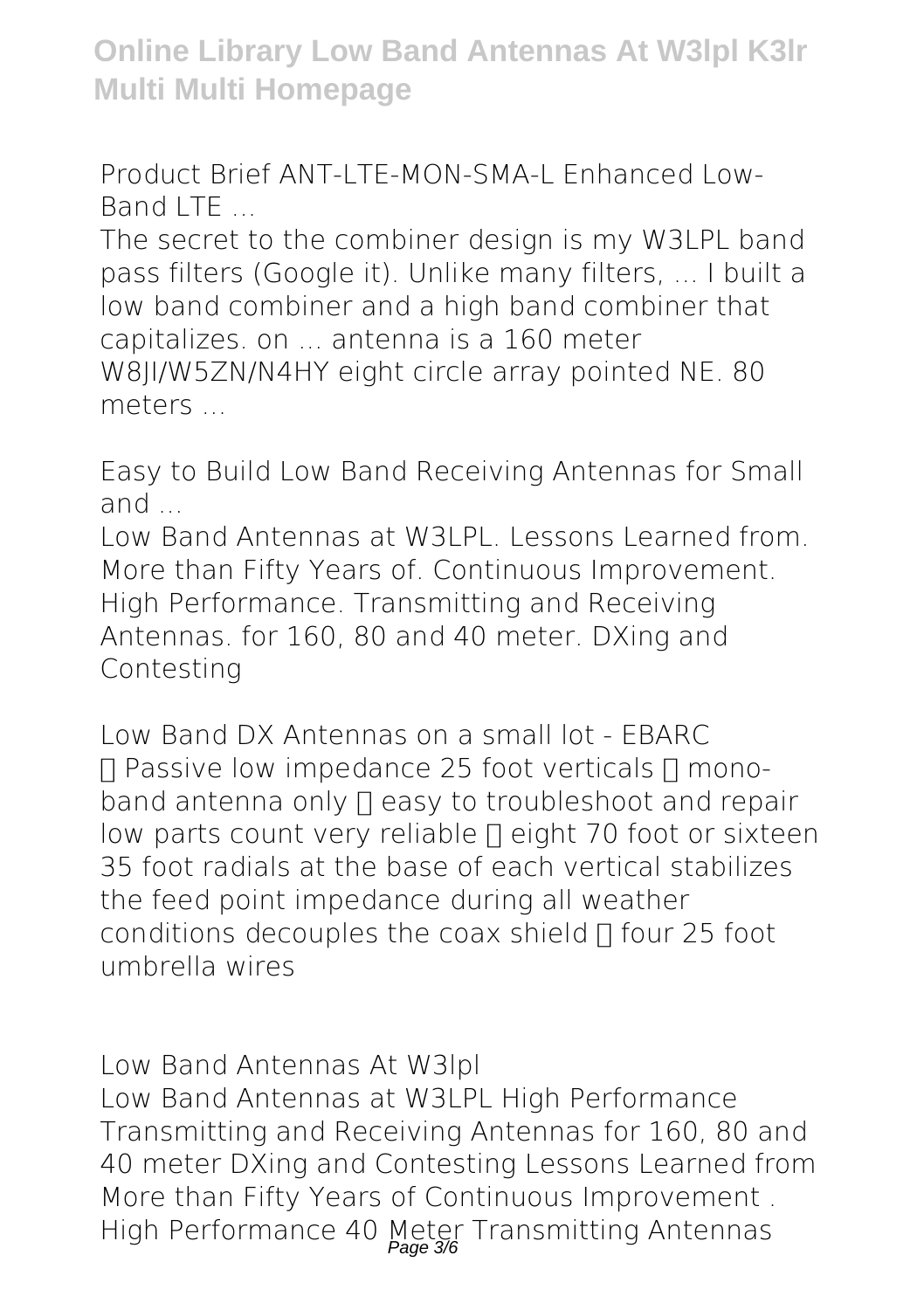High ...

**Reverse Beacon: W3LPL's Solution by Frank Donovan, W3LPL**

Low Band Receiving Antenna Comparisons. How I compare Rx antennas. It would definitely be up for debate as to how to compare low band receiving antennas at any given location. There are many factors involved such as available real estate, complexity, cost, portability, front ...

**Comparison Chart of Rx antennas.**

1.5:1 across the whole band is not met if the antenna is erected at 80 feet. Series matched 20 and 15 meter dipoles at any height meet the 1.5:1 SWR goal across the band, with the plot on 15 meters being especially low across the band. However, on 10 meters, the 1.5:1 SWR goal is not met by a series matched dipole at any height.

**Easy to Build Low Band Receiving Antennas for Small and ...**

– If your bev must function for you on all bands (ie 40 80 160) as is usually the case, then I think the 1 or 1.5 wavelength versions above will provide the best overall performance. Again, I cant over emphasize, "whatever u put up that is 2000 or longer is going to provide improved low band reception" W3LPL' words cont.

**Easy to Build Low Band Receiving Antennas for Small and ...**

I built a VHF antenna that I find works well on upper VHF (7-13) at least, out to pretty decent distances. It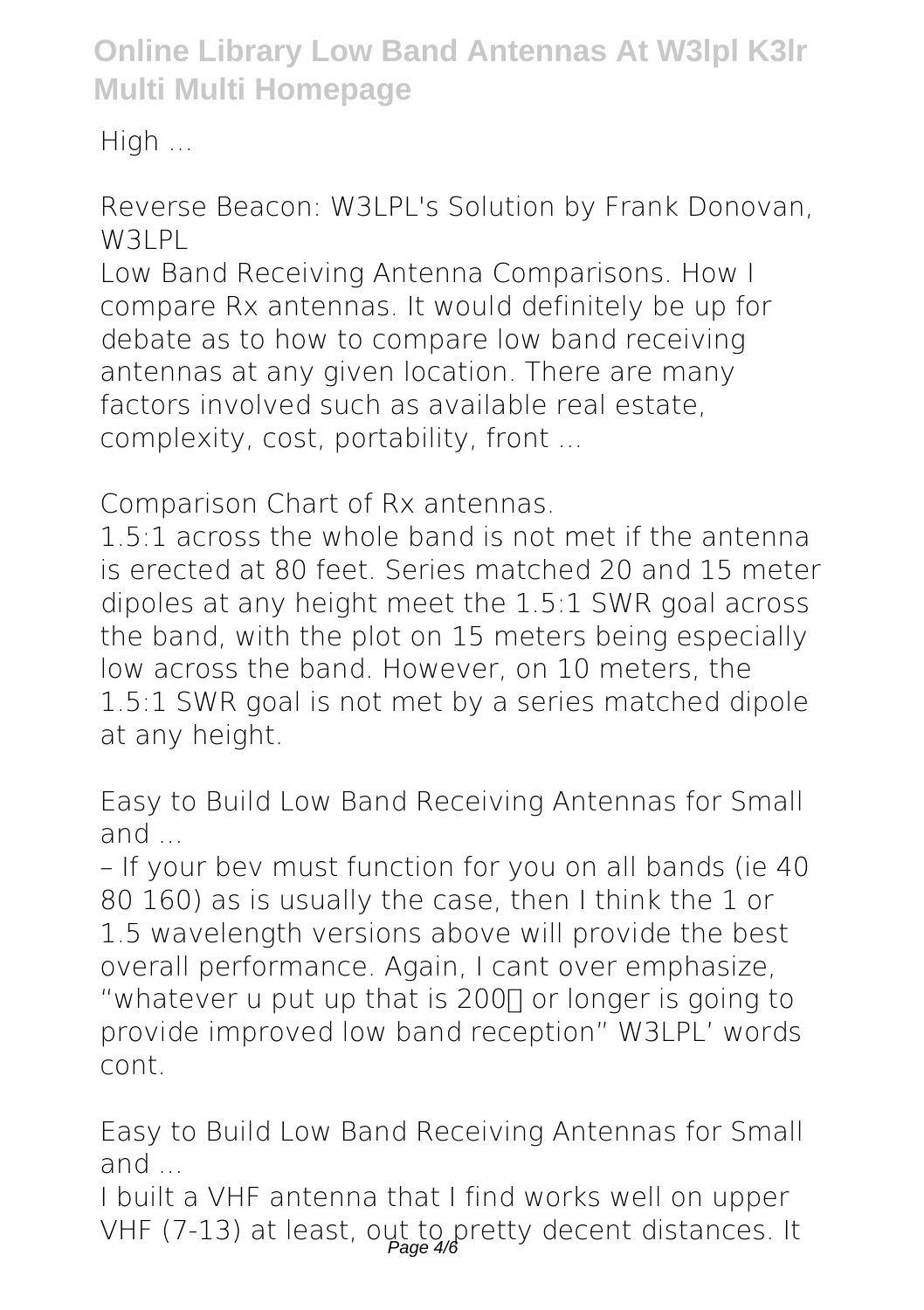also works respectably on low VHF at decent distances if placed outdoors away from noise sources (as any low-VHF antenna would need to be). I've attached some images. Ant1.jpeg 21k .jpeg file Ant2.jpeg 50k .jpeg file Ant3.jpeg 64k .jpeg ...

**Low Band Antennas At W3lpl K3lr Multi Multi Homepage**

With long antennas however, there will be (far) elementary dipoles having the same RF current phase, and the fields of which can then be directly summed. All that said, we can try to explain why the radiation resistance of a 20 cm wire is about four times lower than that of a 40 cm wire (in practice consisting of two 20 cm wire segments).

**Low Band Antennas at W3LPL - K3LR** Frank W3LPL presents Low Band Receiving Antennas (Galactic Pig Fest @ NR4M - Sep 15, 2018) The slides are available at https://www.contestuniversity.com/wpc...

**VHF Low Band – Antenna Technologies Limited Company**

RF-3150-AT152 Manpack Low Band Antenna. RF-3150-AT152 Manpack Low Band Antenna. A linearly polarized, end-fed monopole blade antenna for use with the AN/PRC-117G(V)1(C) and RF-7800M-MP Falcon III® Manpack transceivers. On This Page. Downloads Defense Land Communication Systems Antennas

**Low Band Receiving Antennas by W3LPL** High Performance Receiving Antennas 10 - 14 dB RDF